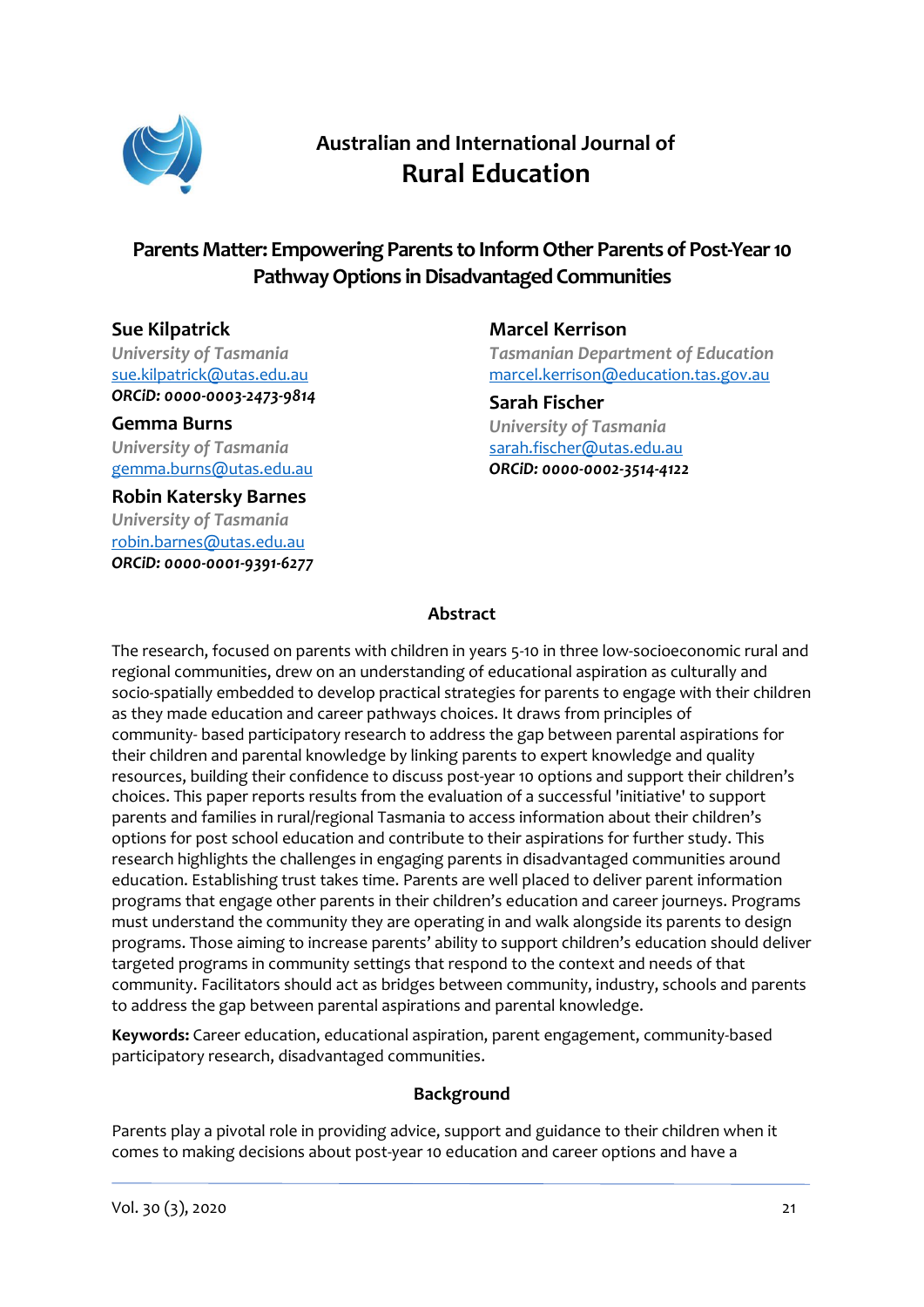substantial influence on children's education pathway choice (Bok, 2010; Boon, 2012; Fischer, Barnes, & Kilpatrick, 2017; Gemici, Bednarz, Karmel, & Lim, 2014; James, 2002; Kilpatrick & Abbott-Chapman, 2002). This also applies to others, such as foster carers and grandparents, who are primary care givers (Chiang & Park, 2015; Norwood, Atkinson, Tellez, & Saldana, 1997; Smit, Wolf, & Sleegers, 2001). Primary care givers (hereafter parents) generally have strong aspirations for their children in terms of further education and careers and it is these aspirations that have the most decisive impact on educational attainment post-year 10 (Morgan, 2012).

This paper builds on a body of research which finds that participation in a post-school education and career pathway requires both aspiration for the outcomes of that pathway (typically career outcomes), and perceived attainability of the pathway (Kilpatrick, et al., 2019; Fischer, Barnes & Kilpatrick, 2017). Following Appandurai (2004) and Bok (2010), aspiration is conceptualised as capacity to imagine a future that may be unfamiliar. It is a culturally embedded concept (Bourdieu & Passeron, 1990) that is influenced by the experiences and knowledge of students themselves, and also of the people around them, including parents. Aspiration requires, but is much more than, awareness of possible career and education pathway options. Perceived attainability of a pathway can be influenced by information about what is involved in travelling on the pathway, the 'practicalities', as well as financial, social and other forms of support (Kilpatrick, et al., 2019).

Career and education information is particularly important for parents living in regional and rural Australia who, in common with other rural adults are less likely than their urban counterparts to have continued onto post-year 12 education. This is particularly true in Tasmania which has historically seen lower transition rates to post-year 10 education (Australian Bureau of Statistics, 2018). This paper reports results from the evaluation of a successful 'initiative' to support parents and families in rural/regional Tasmania to access information about their children's options for higher education and contribute to their aspirations for further study. This study took place in the context of Australian policy discourse focussed on 'raising', or informing, aspirations of groups underrepresented in post school education, including rural and regional people, for the purpose of meeting employment and skills demands (Sellar, 2013).

#### *Parents and aspirations*

Parents from families that are of mid and high SES tend to have experience in the education system and have what Bourdieu & Passeron (1990) term "educational cultural capital", which provides an advantage to their children in attaining educational qualifications (Sullivan 2001). This outcome is partly because more advantaged parents can use their educational cultural capital to inform and support their children's educational aspiration (Gale & Parker, 2015a). Parents from less educationally advantaged backgrounds typically have social and cultural capital of which is not aligned with that of the school, and this misalignment can discourage parents from involvement in their children's education which in turn contributes to children 'eliminating themselves' (Bourdieu & Passeron, 1990, p. 153) from further education. Further, social and cultural capital reproduce and reinforce social norms that contribute to an expectation of what is possible, including rural people's expectations of educational attainment (Gale & Parker, 2015a).

Rural children's educational aspiration and participation are influenced not only by geo-spatial factors, but also by socio-spatial factors (Appadurai, 2004, Gale & Parker, 2015a). Literature on rural youth educational aspirations tends to blend geographic location with socio-economic disadvantage (Robinson, 2012). In Australia, a deficit view of rural communities can conceal the bigger impact on educational aspiration and participation of socio-economic over geo-spatial factors (Alloway et al., 2004; Robinson, 2012; Webb., Black, Morton, Plowright, & Roy, 2015). A number of researchers have found rural young people's aspiration is heavily influenced by socio-cultural factors related to social capital of their parents, friends and other community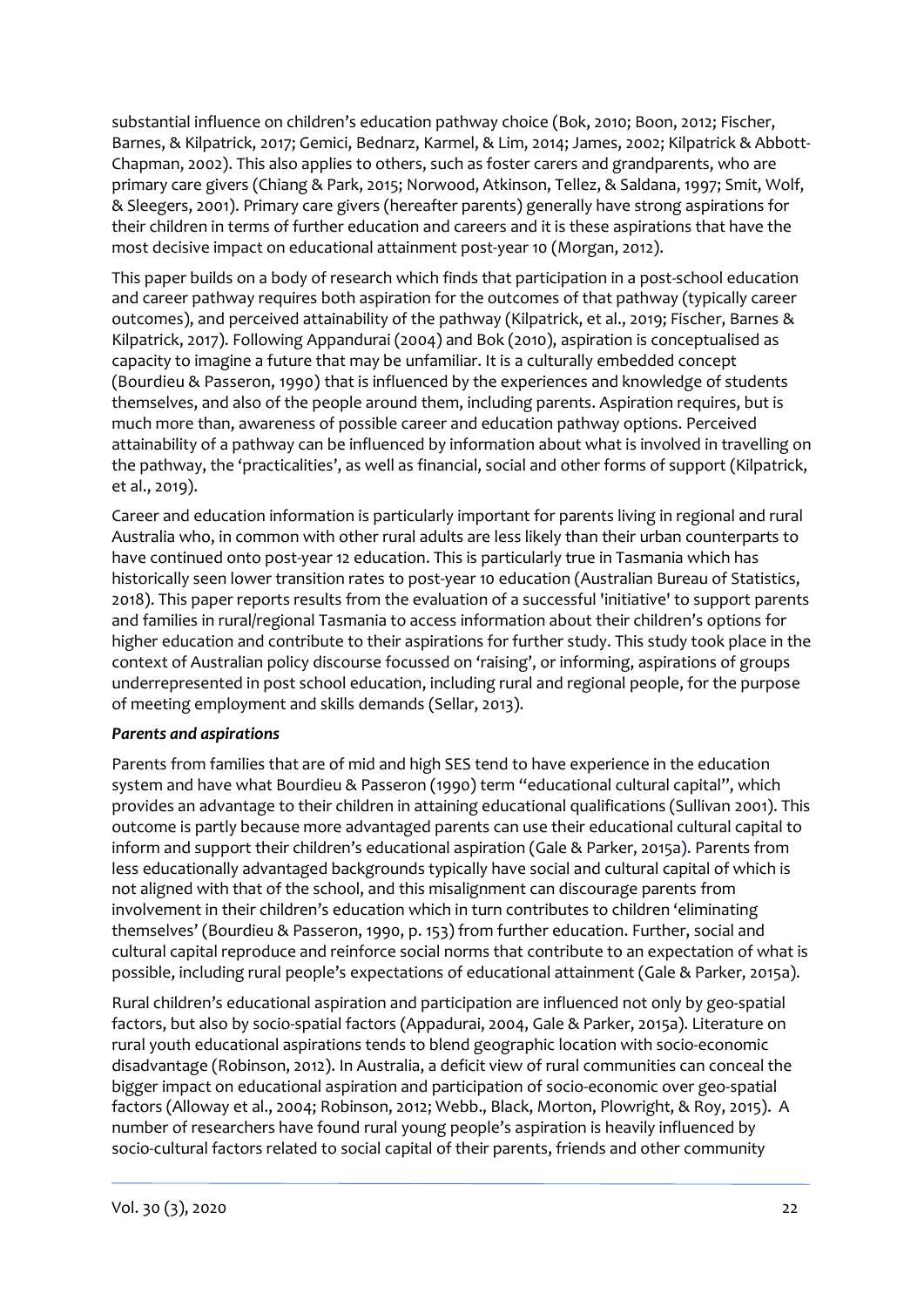members (Cuervo, Chesters & Aberdeen, 2019; Kilpatrick & Abbott-Chapman, 2002). These socio-cultural factors influence the ability of rural young people, their parents and friends to imagine living, studying and working in places, particularly urban places, and jobs with which are unfamiliar (Corbett & Forsey, 2017; Webb et al., 2015). Socio-economic factors realted to rural occupations and life experiences also limit rural people's navigational capacity, or confidence and ability to navigate through complex higher and vocational education application systems, financial and other support structures, transport, and urban accommodation options (Gale & Parker, 2015b). Kilpatrick et al. (2019) identified these factors, along with financial impost and capacity (Polesel, 2009; Alloway et al., 2004) and attachment to place and community (Webb et al., 2015) as factors of rurality. Factors of rurality are factors that influence post school aspiration and participation that may not apply to urban populations, or may be experienced more intensely by rural populations. According to Spera (2005) aspirations are internal representations of desired outcomes parents hold for their children and parental aspirations reflect the importance parents place on their children's educational outcomes. Parents play a pivotal role in supporting and advising their children about further education because they have the most decisive impact on children's educational aspirations and post-year 10 education (Alloway et al., 2004; Hill & Tyson, 2009; Khattab, 2015). Emerson, Fear, Fox and Sanders' (2012) extensive review of the literature on parental engagement and education concluded that cultivating positive post-year 10 educational aspirations, creating self-confident leaners and increasing overall engagement in learning are inextricably linked with parental engagement and interest in children's post-year 10 educational aspirations, no matter their life circumstances.

When parental aspirations are communicated to children, children are more likely to work hard, learn more and be committed to school (Epstein, 1995; Spera, 2005) and have a clearer pathway in terms of post-year 10 education options (Morgan, 2012). Most children begin to make choices about continuing or not with post-year 10 education during years 5-8 (Alloway, Gilbert, & Muspratt, 2004). Those who do not see themselves continuing past year 10 may make subject choices in years 9 and 10 that limit their post-year 10 options. According to Broadbent and Cacciattolo (2013), parents should be engaged in school subject choice and career programs.

The quality of assistance parents provide in relation to post-year 10 education, training and career aspirations is strongly influenced by their own assumptions and values around education, and educational experiences themselves (Webb, Black, Morton, Plowright, & Roy, 2015). Although parents want the best for their children, their own educational experiences may be outdated and can potentially reinforce misconceptions surrounding the benefits of post-year 10 education, particularly in rapidly changing areas such as science and technology-based careers (Boon, 2012; Hargreaves & Osborne, 2017). Parents may not have completed school and may have had negative educational experiences (Reay, Crozier & Clayton, 2010). Children in primary and secondary school in a recent study indicated that Vocational Education and Training (VET) was less prestigious than university and began to rule out career options at an early age because of an unconscious influence from parents (Hargreaves & Osborne, 2017).

Academic socialisation is the most important factor affecting educational and aspiration achievement (Hill & Tyson, 2009). Parents who actively and confidently communicate educational expectations, discuss learning with their children, link current events with classroom learning, foster educational aspirations and make plans with their children for their futures are academically socialised (Emerson et al., 2012). Parents unfamiliar with the modern school system, those who have had negative schooling experiences, or have lower educational attainment and low literacy and numeracy find providing support for their children's post-year 10 pathway choice challenging (Woodrow et al., 2016). These and other life-context variables such as family socio-economic factors and culture create shortfalls in parents' ability to confidently engage in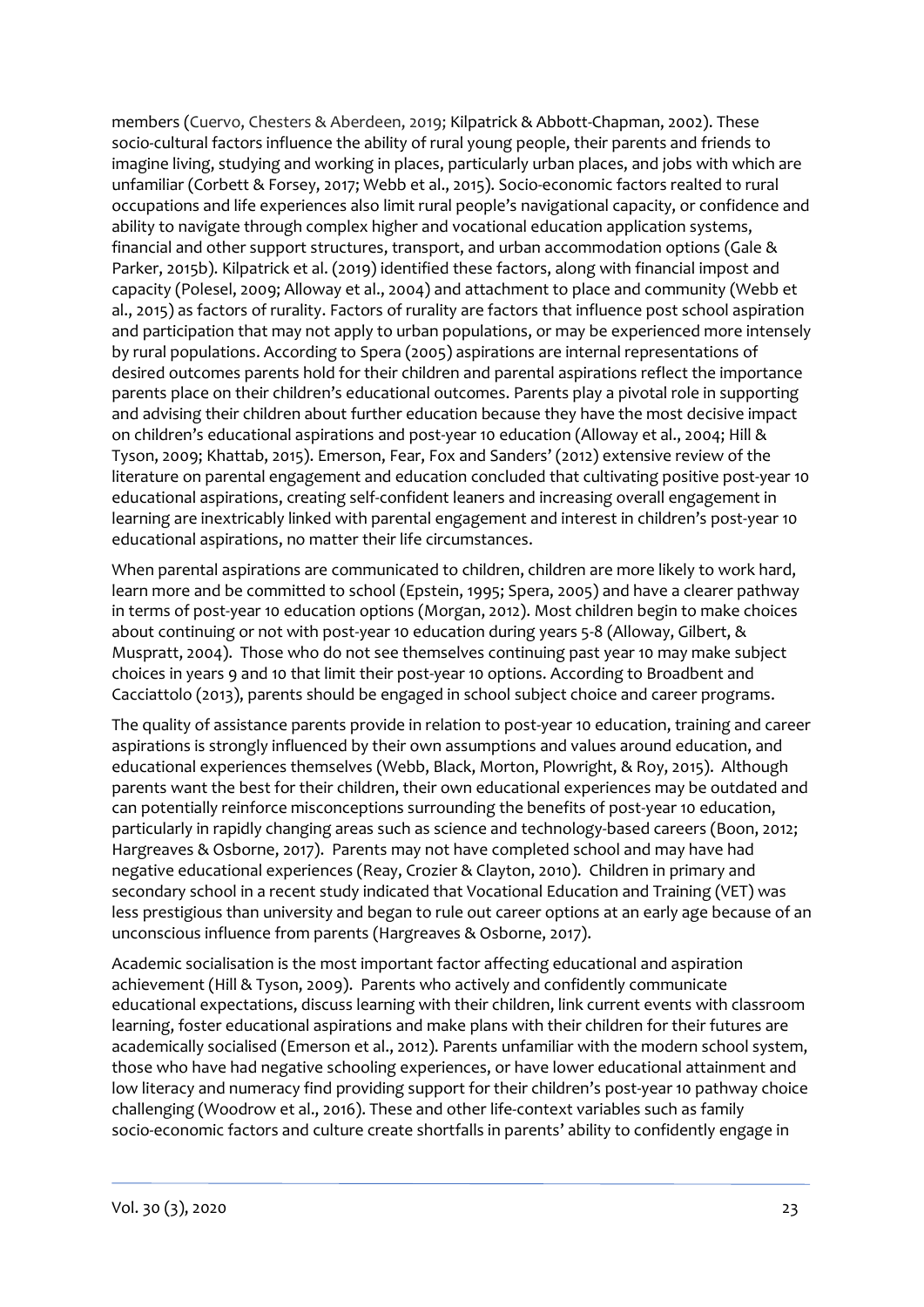their child's learning, and further education conversations (Fischer et al., 2017; Hoover-Dempsey & Sandler, 1997).

Epstein (1995, p. 702) asserts providing a platform in which parents can come together to talk, share and listen to others, whether expert knowledge or lived-experiences means, 'more students are likely to receive common messages from various people about the importance of school, working hard, thinking creatively, helping one another, and staying in school.' This is of particular importance because although parents hold high aspirations for their children, they may not have the educational experiences themselves to draw upon to support their children's educational attainment (Bok, 2010; Craven, 2005; James et al., 2008; James & Devlin, 2006; Spera, 2005).

## *The Tasmania context*

Career and education information events are important for parents living in regional and rural Tasmania, which includes many socially disadvantaged areas, and newly arrived culturally and linguistically diverse families. One third of year 9 students interviewed for the *Review of Year 9 to 12, Tasmania* indicated they sought assistance from their families and peers when researching careers and further education options (Masters et al., 2016).

Education to year 12 is compulsory in Tasmania from 2020. Until recently education beyond year 10 was in senior secondary colleges located only in the cities. Starting in 2015, years 11 and 12 are gradually being introduced into high schools (Department of Education, 2019). Young Tasmanians are more likely to disengage from education beyond year 10 due in part to lower aspirations and having had poor translational pathways (Watson et al., 2013; Watson, Wright, Hay, Beswick, & Allen, 2016). Masters et al. (2016) found some students experience high anxiety when transitioning from year 10 to year 11, particularly those not living in the cities. Tasmanian children interviewed for the *Review* who intended to leave school after year 10 believed they did not need year 11 and 12 for the job that they wanted, did not like school in general or believed they were not doing well enough at school (Masters et al., 2016). The *Review of Year 9 to 12*, found there appeared to be a strong correlation between students' desire to continue with their post-year 10 education and their parents' level of education (Masters et al., 2016). Tasmanian parents who are more confident providing post-year 10 support and advice to their children are more likely to engage as learners themselves, providing role models for their children (Millar & Kilpatrick, 2005).

Most post-year 10 educational outreach programs in Tasmania are directed at children and teachers, with few or no programs available for parents, particularly parents of children in years 5-8. The objective of Parents Matter, the project reported here, was to address the gap between parental aspirations and parental knowledge in Tasmania by linking parents to expert knowledge and quality resources. Parents Matter established community-based parent-led groups in three regional Tasmania disadvantaged communities and delivered VET accredited training to group members to equip them with knowledge and skills to plan and deliver career and education pathway information events for other parents. The aim of the research was to evaluate the impact of the Parents Matter model on parent knowledge and confidence in discussing post-year 10 options with their children.

## **Methodology and methods**

This research was conducted within a transformative paradigm (Mertens, 2010a, 2010b) and used the principles of community-based participatory research (CBPR) (Leavy, 2017). CBPR emphasises academic researchers partnering with people in communities as active experts and essential contributors to change, to foster a better understanding of existing needs and community-based influences to improve outcomes (Blumenthal, 2013). It has been used beneficially in health (Leavy, 2017) and school contexts (Kushalnagar, Williams & Kushalnagar, 2012). The action based,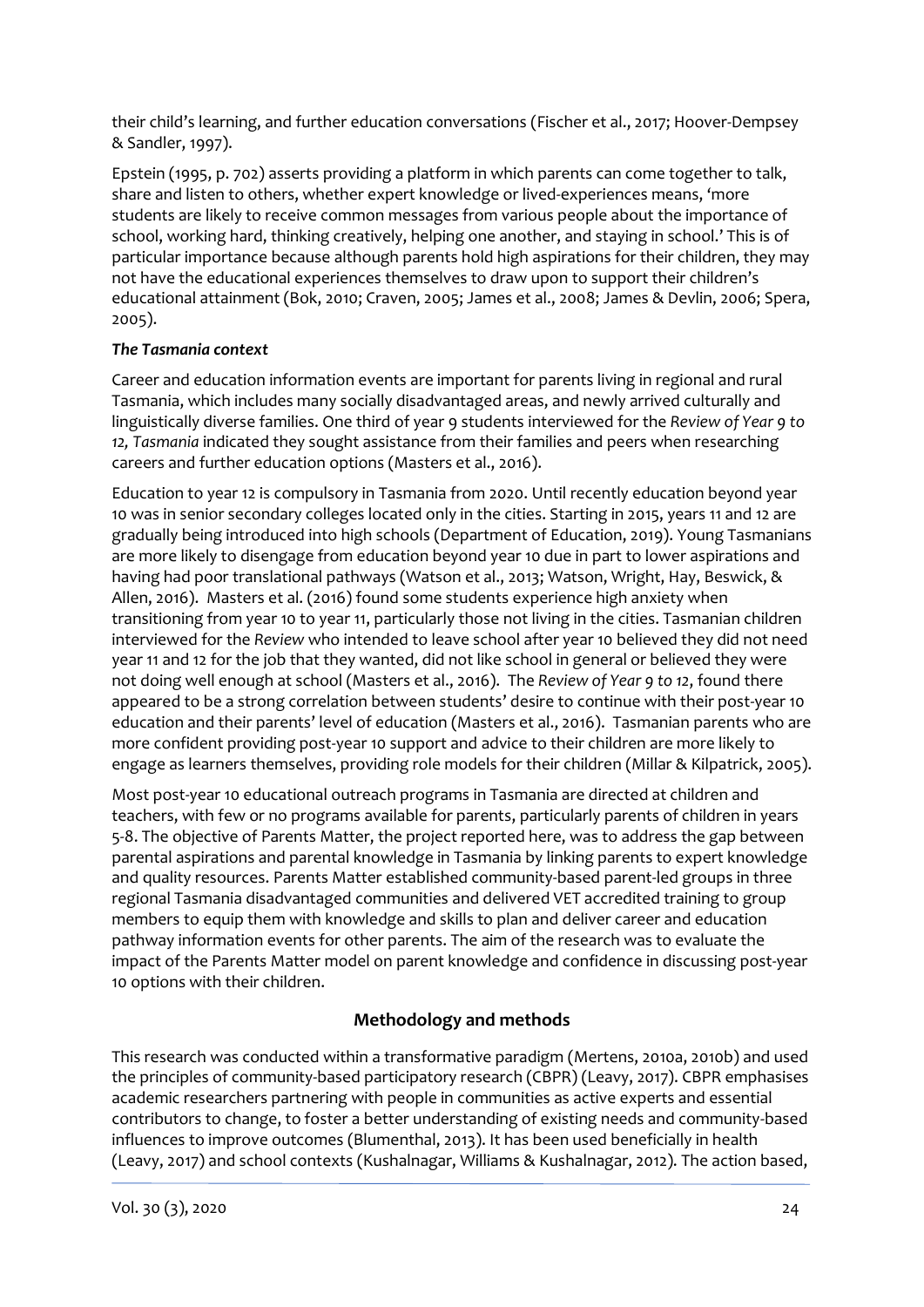participatory research sought to create a better understanding of the existing needs of the communities and parents as well as to improve outcomes (Blumenthal, 2013). The project aimed to provide opportunities for parents to further develop their skills, knowledge and understanding to support their children's educational aspirations, while at the same time, allowing researchers to understand parents' barriers and enablers for supporting their children's educational aspirations.

## *The Parents Matter project*

Initial stages of the project focused on better understanding the needs of the disadvantaged communities which the researchers worked alongside, consistent with the CBPR approach. A facilitator who was a qualified VET trainer with experience in school, VET and higher education was appointed to the project. Consistent with CBPR, the facilitator established relationships with key community stakeholders and schools (hereafter community partners) in three disadvantaged rural and outer urban communities within a Tasmanian region.

The facilitator recruited parents to take part in community-based learning groups in each of the three communities with the assistance of advertisements and personal recommendations from community partners and schools. All parents recruited were female and included new settlers as well as those who had grown up in the communities. In the small learning groups parents were trained to be "lead parents", equipped to help other parents to learn about post-year 10 education and career pathways. Lead parents were able to acquire, free of charge, three VET accredited units of competence which could be used toward a VET qualification. Units were about communication, working safely with others and organising meetings/events. As part of their training lead parents were required to develop and deliver at least one event for their community that focused on imparting knowledge to other parents about post-year 10 pathway options for their children. This is consistent with the project's CBPR approach.

The facilitator brokered relationships with education providers, developed high-quality, easy-to-read resources on post-year 10 study options for parents, and delivered and assessed the lead parent training. Visits to post-year 10 educational institutions and introductions to industry representatives interested in promoting careers in their industries assisted the lead parents to establish contacts.

Up to four lead parents from each community received training, thereby placing trained people in the communities to make the project sustainable. The lead parent participants from each community trained in separate groups, coming together for visits to the university campus. The project operated in two phases over three years. Four lead parents were trained in phase one of the project and six in phase two. In the first phase of 18 months, the focus was on events held in community venues such as libraries and neighbourhood houses. Following analysis of evaluation data near the end of phase one (see below), there was a stronger connection to schools in phase two which occurred over 12 months, with some events held on school premises including Trade Training Centres which are attached to schools and offer vocational education and training to school students and other community members.

In phase one, across the three communities, eight events including workshops, information sessions and university visits were run for parents. A further six events were held in phase two. Parents who volunteered then undertook training as lead parents. The parent-led groups in each community planned and ran an event targeted at parents of students in years 5 -12; one community ran two events. Events included careers expos and 'speed career dating' for parents as well as students in each community, and visits to senior secondary colleges, TasTAFE, the University of Tasmania and student accommodation for parents living in the community most distant from a regional city.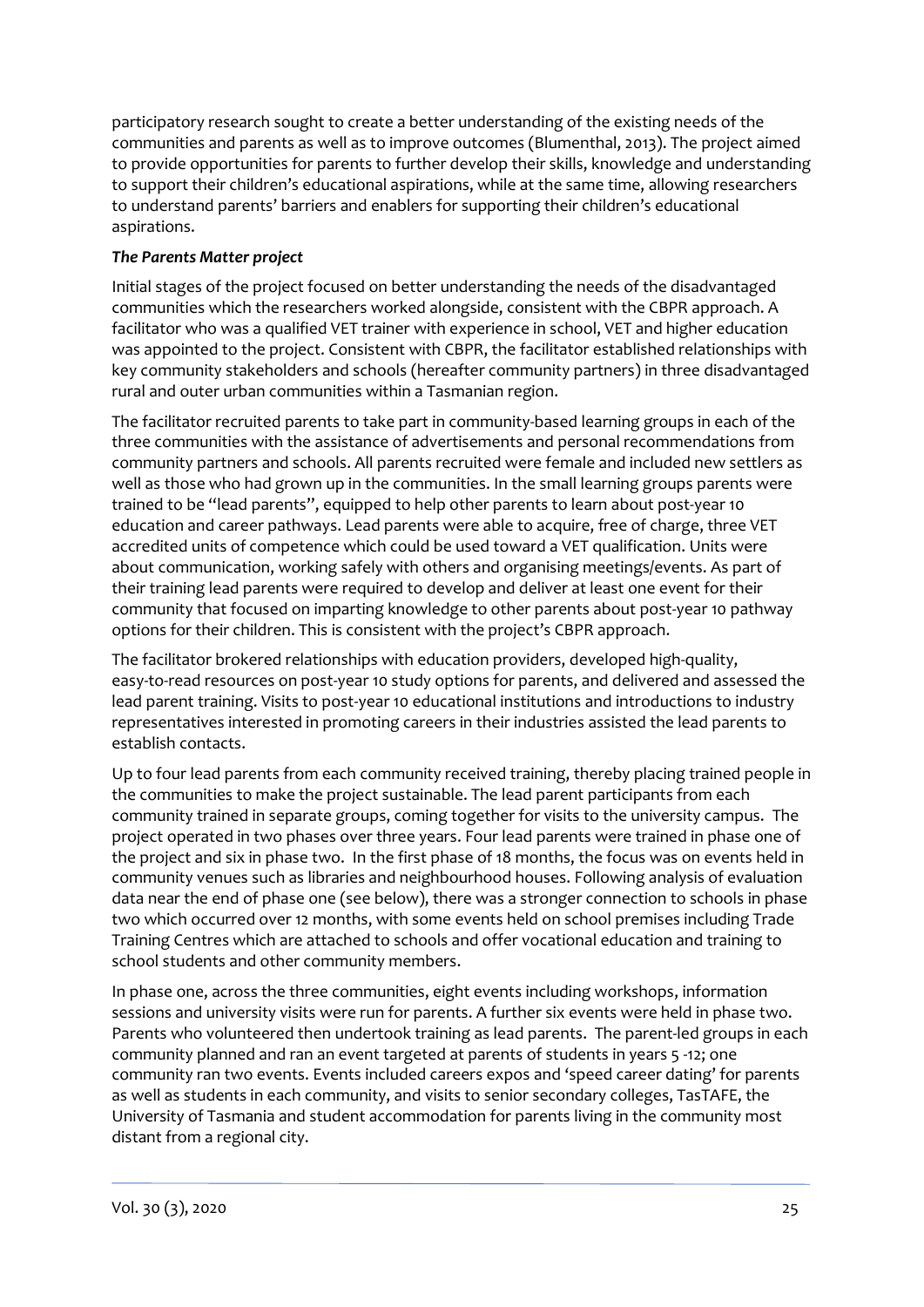The project received ethics approval from the authors' institutions social sciences human research ethics committee.

## **Data collection and analysis**

After each phase of this research, reflexive data (Patton, 2015) was collected. Interviews (total  $n=14$ ) were conducted with lead parents ( $n=7$ ) and community partners ( $n=7$ ), including school leaders and individuals who worked at places such as community centres and libraries. The interviews of 20-40 minutes were conducted either via telephone or at a neutral venue in the parent's community. Lead parent interviews asked about the training and resources; what they had gained from facilitating events for other parents; and perceptions of how useful events were for other parents. Community partner interviews asked about any feedback received from participants and observations of any change in career and education pathway discussions with parents and students.

Surveys of event participant parents (total n=18) comprised of multiple choice and short answer questions sought to capture parents' new learnings and understandings of post-year 10 education options compared to their understanding at the beginning of the project. Lead parents provided parents who did not feel comfortable completing a written survey with support to complete the survey. Focus groups  $(n=2)$  of 5-7 people including both lead and participating parents were conducted to supplement the results from the surveys. They were conducted at a neutral venue in their community that parents felt comfortable attending and lasted approximately 45-60 minutes.

Survey responses and transcripts from interviews and focus groups were analysed manually using a combination of deductive and inductive thematic analysis (Guest, MacQueen, & Namey, 2012), with themes drawn from the literature supplemented by any additional themes that emerged from the data.

#### **Results**

The key findings are described according to the main themes which emerged: Parents Matter improved parent knowledge and confidence to support their children's post-year 10 aspirations; establishing projects which engage parents takes time, small groups can make an impact, and program design features which engage parents.

## *Improved parent knowledge and confidence*

The events organised by the lead parents were deemed to be highly successful by community partners including schools and industry representatives.

*[The parents] created two big events, one each year that the program ran, which were about engaging parents with their children in what happens after grade 10. So, whether it was education pathways, training pathways or work pathways…that was all driven by the*  Parent Matters program, which is something that we probably would have liked to have *done but wouldn't have had the time to put together to that extreme, to that level of support for this community. [Community Partner H]*

*The career and health expo that the group organised this year…it was a great event. It really was. And that model that they put forward is going to be shared with a couple of [senior secondary] colleges that said, 'we really like the way that you did this, can we copy your model of how you went about organising and inviting in'. [Community Partner N]*

Participating parents who attended the events were better informed about educational pathways for their children so they could support their own children. Parents shared how much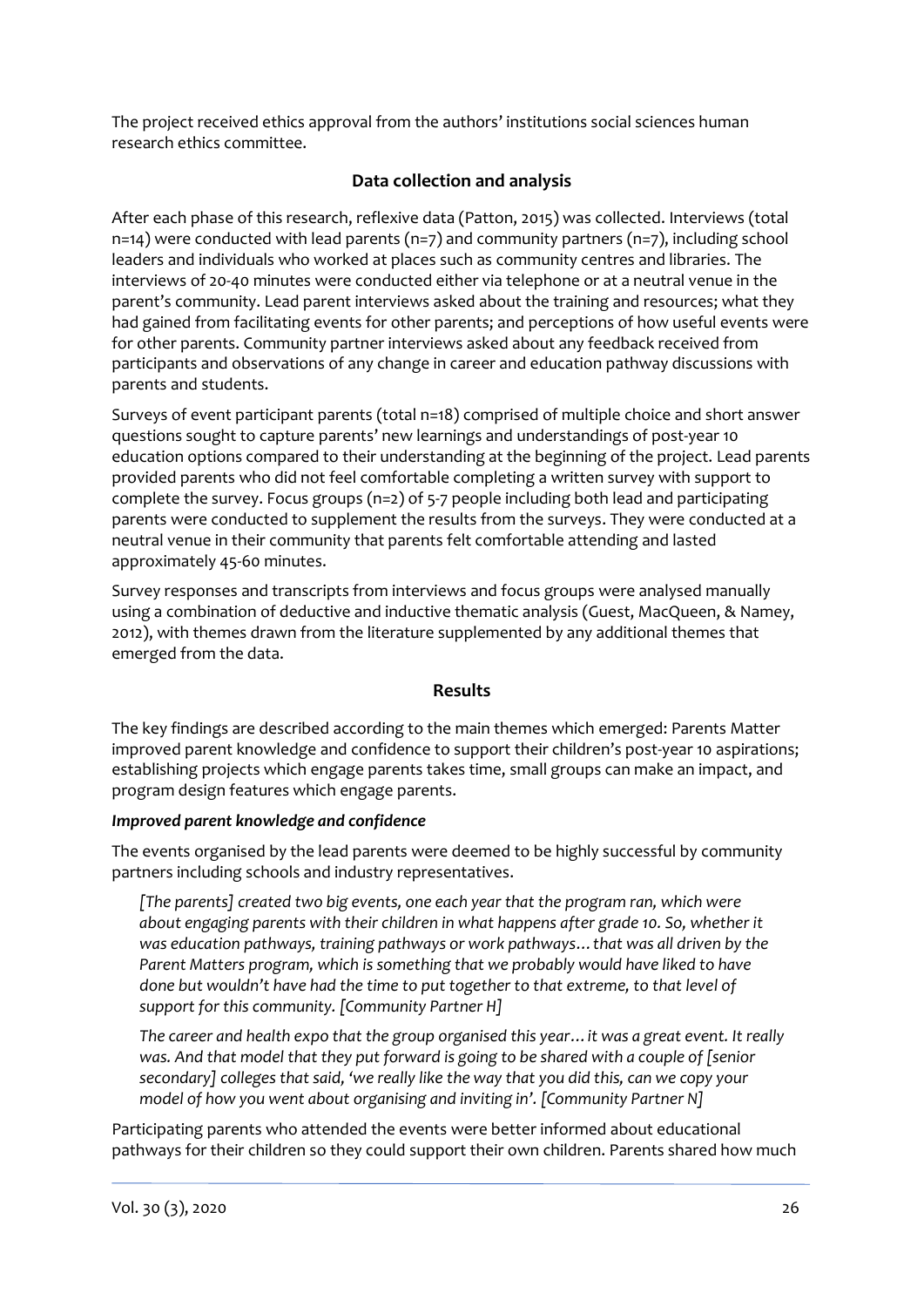their own knowledge of education pathways available to their children had improved through participation in the program in the focus groups and surveys. One parent commented that this was 'the stuff I needed to learn. [It had] changed so much from when I was in year 11 and 12 myself.' And another said 'It's just incredible. There's so many more options [than when I was at school]'. Many lead and participating parents said that visits to the senior secondary and university campuses were of particular value. There was a general feeling of surprise of what the senior secondary colleges had to offer and excitement about this being an option for their own children:

*I just was astounded at how good [the college's] facilities are and how we went through when the children were there, or young adults, and they were all in the cafeteria and they were all sort of well-behaved... I was totally amazed by it. [Lead Parent B]*

#### And

*When we went through [the] college[s], that absolutely was what was needed as far as I'm concerned. So, how to get information about the courses that they hold. Certainly, a lot of the other parents were pricking their ears up, basically. They were starting to realise that there was a bit more out there where they could seek information from, but they certainly haven't… [Lead Parent F]* 

Others reported that their preconceptions about university pathways not being an option for their children (Emerson, Fear, Fox, & Sanders, 2012) were challenged by visiting the campus:

*Where perhaps, when I was younger, I wouldn't have thought about university. I don't know, no one ever thought they would go to year 12…whereas I now certainly think they need to go on with further education, get some qualifications behind them and then go ahead. [Lead Parent G]*

Parents shared how their confidence had grown in being able to understand the choices being faced by their children, and that now they felt able to advise and support them in their choices, for example saying: "*It was good that I was able to talk the same academic language with my daughter"* [Lead Parent E].

The benefit of targeting parents with children in years 5-8 was confirmed:

*It's changed also the way I'm approaching their high school choices. I was really worried about that when he was going into grade 7 and had to make those choices. He had to remake those choices again this year, going into grade 8. And having gone to the colleges, having gone to the university, having spoken to all these people, I felt so much more comfortable with him being able to make these choices. [Lead Parent D]*

#### And

*If I just reflect on myself eight months, nine months back, I was worried about my daughter's education... now I know what is ATAR, what is VET, what she is going to do, what is Level 3 of the subject… I know now much, many things about my daughter's future. [Lead Parent E]*

When it comes to better informing parents about education pathways for their children it is important to note that not all parents are familiar with the Tasmanian Education system. Whilst all parents needed help understanding changes and new pathway options that may not have existed when they were in school, some parents have no experience of the Tasmanian context and lacked the local knowledge to assist their children (Gemici, Bednarz, Karmel, & Lim, 2014). One parent who had recently arrived from overseas spoke of her experience trying to access information to help guide her daughter: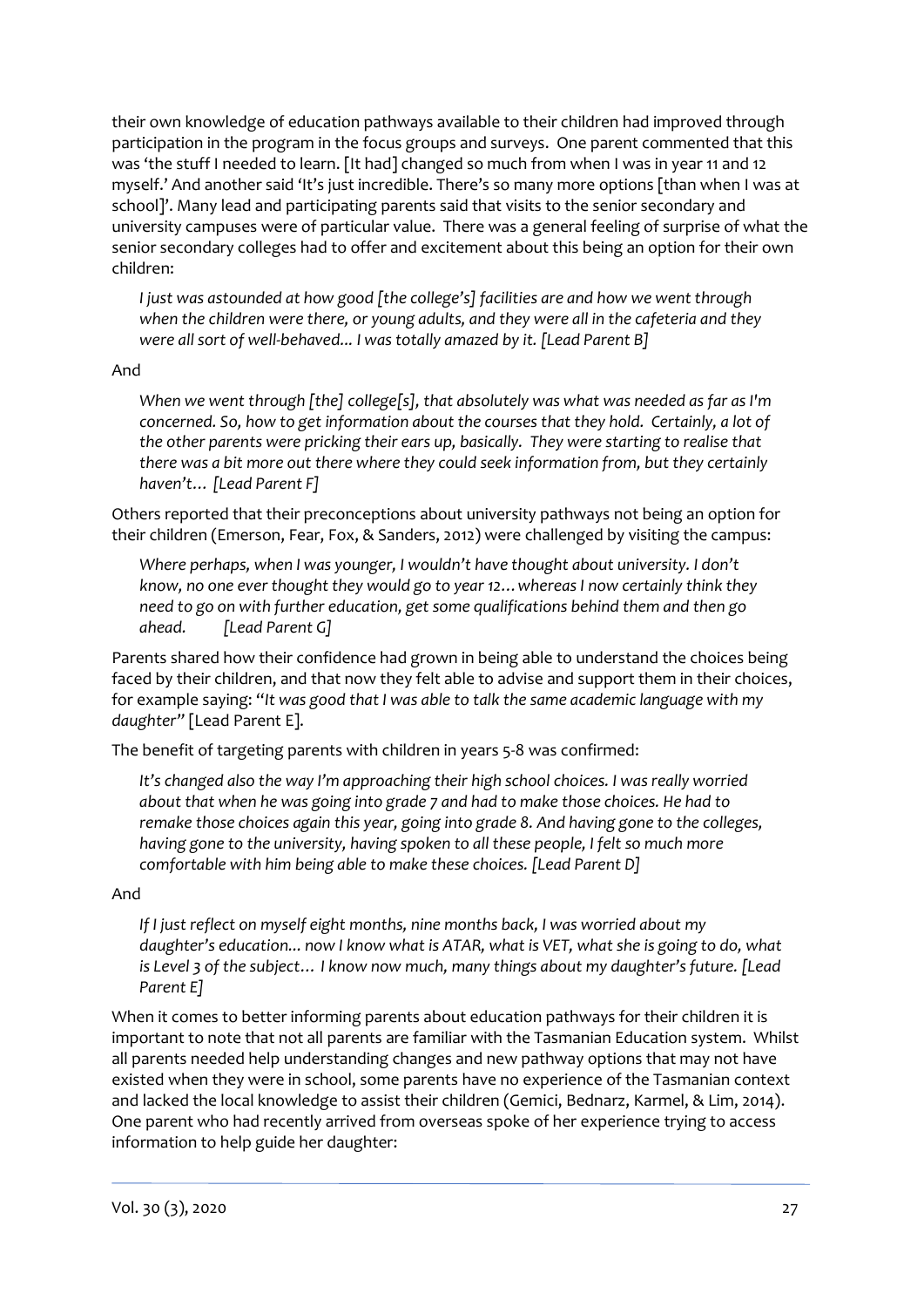*When [my elder daughter] was in grade 9, I was really worried what to do. Because if it's in my country, it was really easy for me because I can easily relate my education process and things… subject choice, is all new. I started asking others, parents whose children are in grade 11 or 10, how you chose your subjects? But I was unable to get the clear answer for my daughter. [Lead Parent E]*

Another parent, despite having lived in Tasmania for some time, had no knowledge of how the senior secondary system worked:

*I'm a South Australian, and I had no idea that some schools didn't go to year 12, so it was a very big shock to me to come to Tasmania and realise, when I asked people if they ever did year 11 and 12, they'd quite often answer that, 'No, I didn't go to college' and that just confused me for years. [Lead Parent A]* 

The findings in this section reveal that parents had not only more information, but also improved navigational capacity (Gale & Parker, 2015b). They reported being able to imagine a previously unfamiliar future for their children studying in an urban environment, and being more confident in supporting their children as they navigated post-year 10 education pathways.

#### *Establishing projects which engage parents takes time*

Whilst it could have been expected that parents would quickly take advantage of the opportunity for sign on for free training and to attend events aimed to enhance their understanding of educational pathways and how to better support their children, in practice, this was not the case. Community partners were quick to share that it takes time to encourage parents to join programs like Parents Matter:

*Parents were actually very pleased to be invited and to know that there were events like that. However, a lot of our parents, it takes a while for them to actually take up an opportunity like that. So, the first time they'd only say no. The second time they might think about it and the third time they might go. [Community Partner B]*

Lead parents reported similar experiences recruiting for events they organised for parents:

*It was hard getting the parents to actually say, 'Yes, we're coming'. They'd discuss it and talk about it and say, 'Yeah, sounds like it's a good idea', but wouldn't really get completely on board. They wouldn't sign up straight away. [Lead Parent A]*

Parents Matter project specifically targeted parents from communities with a lower socio-economic background but one community partner noted that across all communities 'it's still really, really hard to connect with parents. Another community partner was emphatic when pointing out that this type of 'slow take-up' needs to be considered when planning a project like Parents Matter. This community partner stated that there was a need for a project like this to be conducted over a longer period of time and that successful outcomes could be achieved through working with small numbers: 'it's small wins and it does take a while to get the numbers and to get things going'.

The finding that it takes time to establish a project such as Parents Matter appears to be related to targeted parents' limited experiences with post-year 10 education and other life-context variables such as family socio-economic factors (Fischer et al., 2017; Hoover-Dempsey & Sandler, 1997; Woodrow et al., 2016). This finding confirms that there is more to consider than geographic factors when engaging rural parents in programs about their children's education and career pathways. Socio-spatial factors must also be addressed (Appadurai, 2004, Gale & Parker, 2015a).

#### *Small groups can make an impact*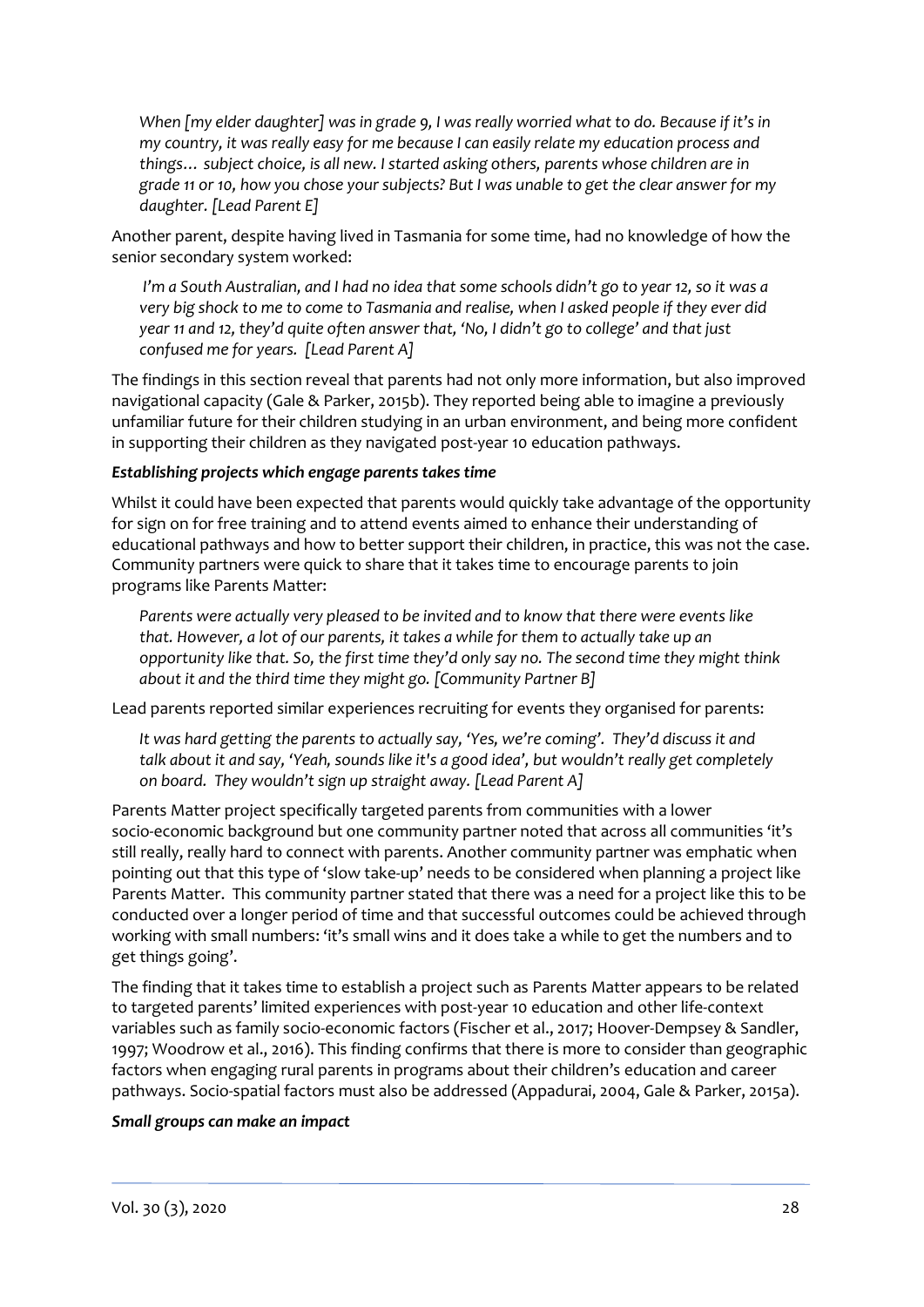Thus, small groups have the benefit of putting parents at ease, encouraging them to participate in events and workshops and events that will help them develop a better understanding of post-year 10 opportunities for their children, but with support, small groups of parents still have the capacity to create events designed to reach more parents in their own communities.

This research highlighted that small numbers of parents do not necessarily limit the impact a project can make in communities. One school leader reflected that the small group of parents involved were able to deliver two "parent-expo" events for their community over two years that were highly successful:

*In the first year, I was a little bit sceptical because of the small number of parents that put their hand up to be involved in the program. But the first year, we initiated the parent expo. And in the second year, we grew it. And so, I suppose I learned that the power is not in the numbers but it's in the enthusiasm that the people bring. [Community Partner H]*

Similarly, a community partner commented on the success of a career and health expo held at a community centre which was organised by four lead parents. Two senior secondary colleges who had taken part in the expo as exhibitors expressed a desire to copy the model used by the lead parents to organise the event, confirming that event quality is not limited by the number involved in its design and delivery.

Some events planned and delivered by the lead parents attracted only small numbers of participating parents, unlike the expos. However, community partners and participating parents spoke of the impact the small groups had on parent knowledge and confidence to support their children's aspirations. For one community partner the choice to target a small group of parents was intentional: "*The most important thing was that we didn't go big. So, we didn't want to have 25 people here, it wasn't about numbers. It was about ensuring that we had the right parents involved".* [Community Partner T]

It was the small group format that assisted parents to feel comfortable not only to attend an event or workshop, but to have the confidence to share their experiences or ask questions so they could build their own knowledge and understandings of educational pathways for their children. One community partner involved in a parent workshop followed a visit to the university campus reflected on the power of the small group:

*We only ever wanted a maximum of ten people involved in… the workshop we ran this year that we then took them to the university for a visit. And so, because they're small, it's more intimate. Therefore, you get that direct feedback from those parents about, 'I felt really comfortable doing this' or, 'I only came because it was a small group'. So, they're more willing to actually share with you because it was such a small targeted group of people that we made feel really, really comfortable. That their ongoing feedback to us is about how much more they know now. [Community Partner T]*

Feedback from the parent participants further highlights the central role small group settings play in delivering positive outcomes for parents: "*For me just going to the uni was a big step. The small group worked really well for me*" [Participating Parent A] and "*It was a great day. Small structure of people was excellent – not overbearing*" [Participating Parent B]. The small group events appeared to provide the parents with skills to support academic socialisation of their children (Emerson et al., 2012; Hill & Tyson, 2009). Taking a whole of community perspective in tackling parental engagement, rather than individual parent perspective, allowed the program to draw on social capital networks to reach out beyond the small groups to other parents in the communities (Cuervo, Chesters & Aberdeen, 2019).

#### *Program design features which engage parents*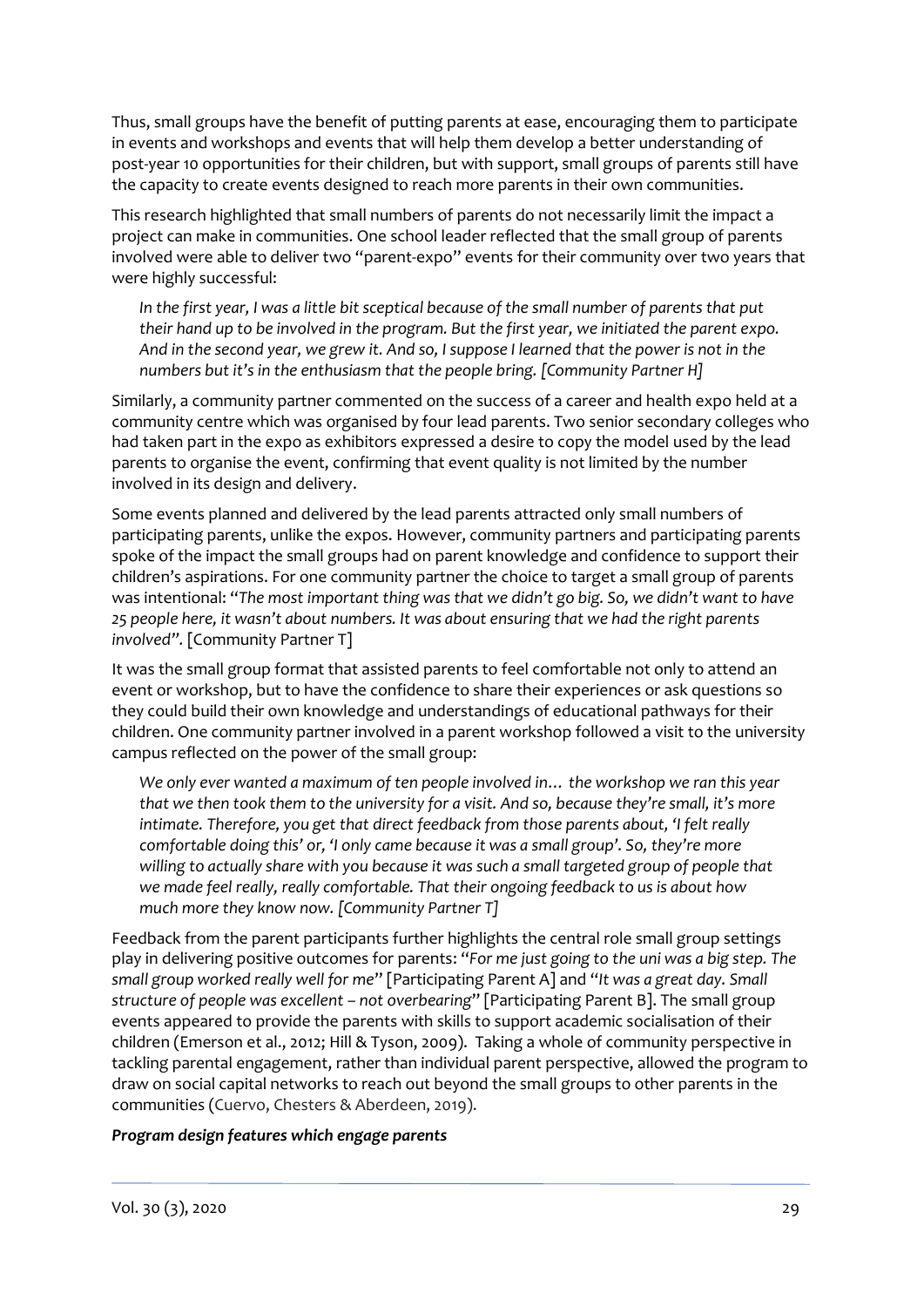Two key program design features which helped engaged parents to better support their children's aspirations and attainment were delivering programs for parents in community settings, and appointing a facilitator with excellent knowledge of pathways, skills to engage parents and community partners, who was also an accredited VET trainer.

**Community settings:** Community settings had several advantages. They are close to where parents live, reducing travel time and costs particularly for rural parents, "*people wouldn't travel to [city] to go to it. No*" (Lead Parent C). One community partner acknowledged that there was a greater need for parents in rural communities to access current information about educational pathways for their children and that being able to deliver this in community was key:

*I think it's very important to actually have it delivered in a community, especially a rural community. Because I suppose by default, the percentage of students that go onto further education is a lot lower than what you'd find in an urban environment. …and it is difficult to get that information to parents that ongoing learning is there, and it is available. And I suppose for them to feel empowered to encourage their children… it is about trying to break that cycle [of not going on to further study]. And definitely, having the outreach so it actually comes to the area is really important. [Community Partner L]*

Venues such as neighbourhood houses and community centres and libraries are part of parents' everyday life and are an alternative to the school where parents may not feel comfortable (Webb, Black, Morton, Plowright, & Roy, 2015; Woodrow et al., 2016). Whilst the schools were partners in this project, Parents Matter deliberately chose to deliver the training away from the school itself. Many of the people interviewed commented on the benefits in choosing community settings other than the school as spaces within which to deliver the training component associated with the program but also as spaces to deliver their events for parents. A strong sense of spaces that were familiar, non-threatening and where people already felt comfortable was a common thread:

*There's a lot of value of bringing in parents as peers and linking parents to community or, and business. And I think that's a space that people outside the school can do very well to support the school and add value, rather than placing additional pressure on school or it being seen as a totally school thing…I think that's probably the strength of it. I know it was heavily supported by the Neighbourhood House and I think it's much easier to be in the community, and people can come along and feel less threatened. I think school can be a very daunting place for many parents. So, I think the community involvement is the key to success. [Community Partner S]*

One lead parent talked about how empowering she found the experience – particularly in being able to organise a parent expo for her children's school's parent body, but independent of the school. Her words also speak to the benefit of delivering programs for parents in non-school community settings:

*If I might say what I actually gained from the expo personally, I had to interact with my school on a different level. I've always been a parent. But you get the feeling, from a school, you're a parent - we will tell you what we want you to hear. You can come and help us as much as we want you to. But you're still a parent. You're not part of the school. You're just a parent that we let in. And you get that a lot from the school. And then I had to approach the school [as part of the project], as promoting the expo, to try to get it out to the students' families. And so here I am approaching the school that know me as just a parent, on a professional level. [Lead Parent D]*

The findings above demonstrate how the program acknowledged that some parents had a lack of confidence in education settings. It drew on community-place attachment that is a strength of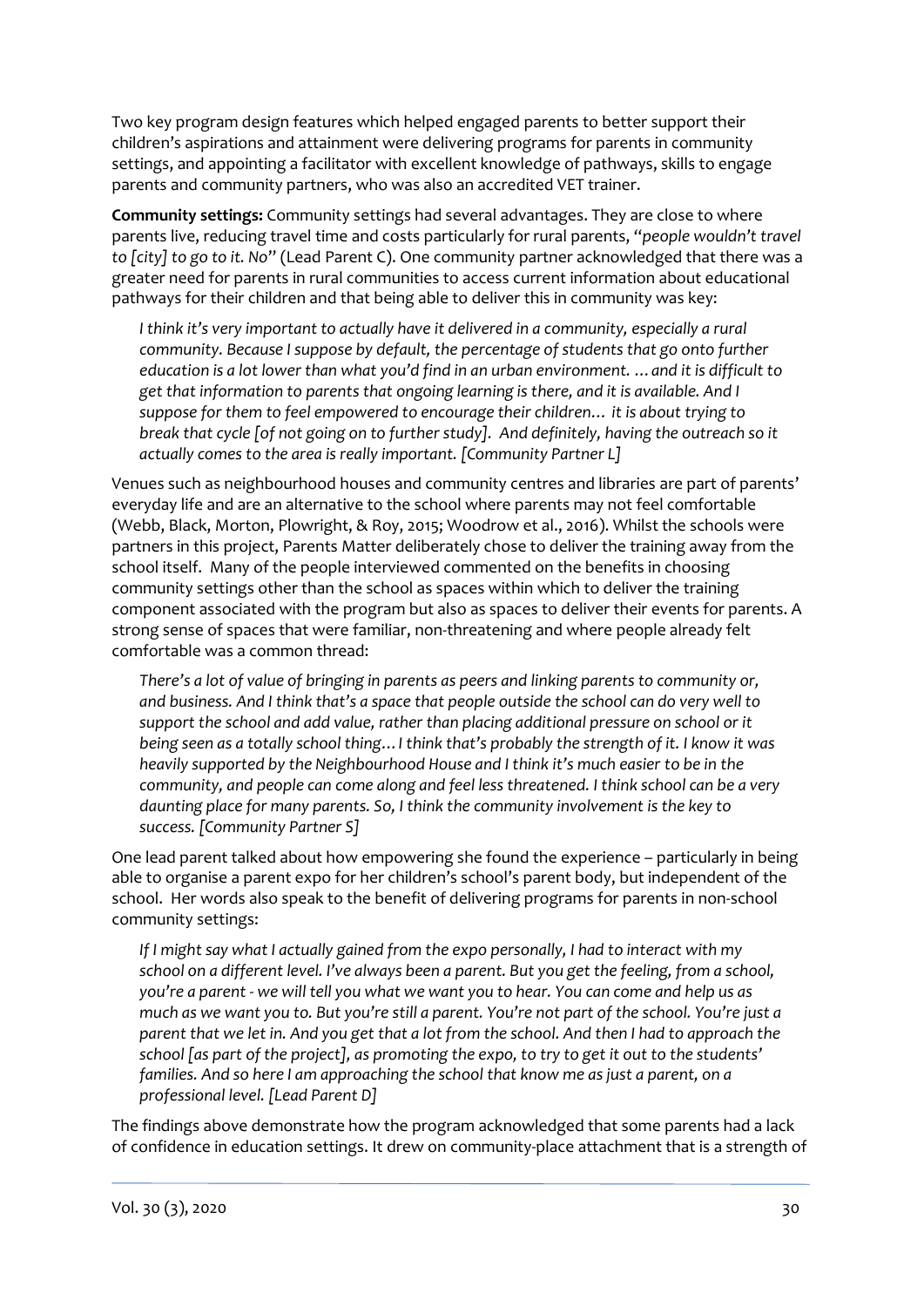rural communities, but can also be a factor that works against participation in post school education away from the community (Webb et al., 2015). The parents were comfortable in the program's community settings, and reported benefits from participation.

**Facilitator as trusted connector:** Parents and community partners alike attributed much of the success of the project to the facilitator. The facilitator was a qualified VET trainer who was able to communicate effectively with community partners, schools and industry partners as well as building trust among parents in the disadvantaged communities:

*I thought, I'll go the first day and have a look and see and the I'll probably, you know, disappear. Everybody that went the first day was there 'til the end. So, I think that's a credit to [Facilitator]. I think she made it really relaxed and feel confident that we could, that it was going to be achievable, what we were going to do was not beyond the realms of what we could do. [Lead Parent A]*

The facilitator had an excellent knowledge and skills base and the ability to engage adult learners:

*I don't think it would have been anywhere near as good without [Facilitator]... We were learning about how to hold meetings. We were learning about how to communicate with people... And the expo took what we had learned a bit, took it further, but in such a different form [Lead Parent D]*

The facilitator was able to connect with parents and tailor information to their needs:

*When I came here, my mind was full of questions about my daughter and her subject choice. And today when I'm sitting here, I'm fully satiated. Full. I know each and everything, what's going to happen in college. What is she going to do, where is she going, how even she is going to get the bus. I know the campus. I know the people around. And that's just because of [Facilitator]. [Facilitator's] been fantastic support throughout the time. [Lead Parent E]*

The facilitator's ability to work alongside the communities was a factor contributing to Parents Matter's successes.

*[Facilitator] and I worked very closely together. So, she was very conscious of the local context of the parents that we work with, and how best to run particular programs. So, a particular workshop that we ran about university pathways was to target the parents who we knew wouldn't be engaged normally. And so, [the Facilitator] was really mindful and conscious of making sure that what she came to deliver fitted the cohort of parents we were working with. [Community Partner T]*

In summary, the facilitator acted as a bridge, connecting parents, community partners, education providers and industry. She created an effective platform where parents were comfortable to come together to learn and share experiences to develop new knowledge of education pathways and how to access information to confidently support their children's post-year 10 pathway choices (Bok, 2010; Epstein, 1995). The facilitator was key to parents' improved navigational capacity and ability to support their children as they made post-year 10 pathway choices.

## **Discussion and conclusion**

The Parents Matter program focussed on building parent knowledge and confidence to enhance the quality of 'parent-derived' social capital (Cuervo, Chesters & Aberdeen, 2019) in influencing young people's post-year 10 education pathway decisions. It drew on an understanding of educational aspiration as culturally (Bourdieu & Passeron, 1990) and socio-spatially (Appadurai, 2004, Gale & Parker, 2015a) embedded, to develop practical strategies to provide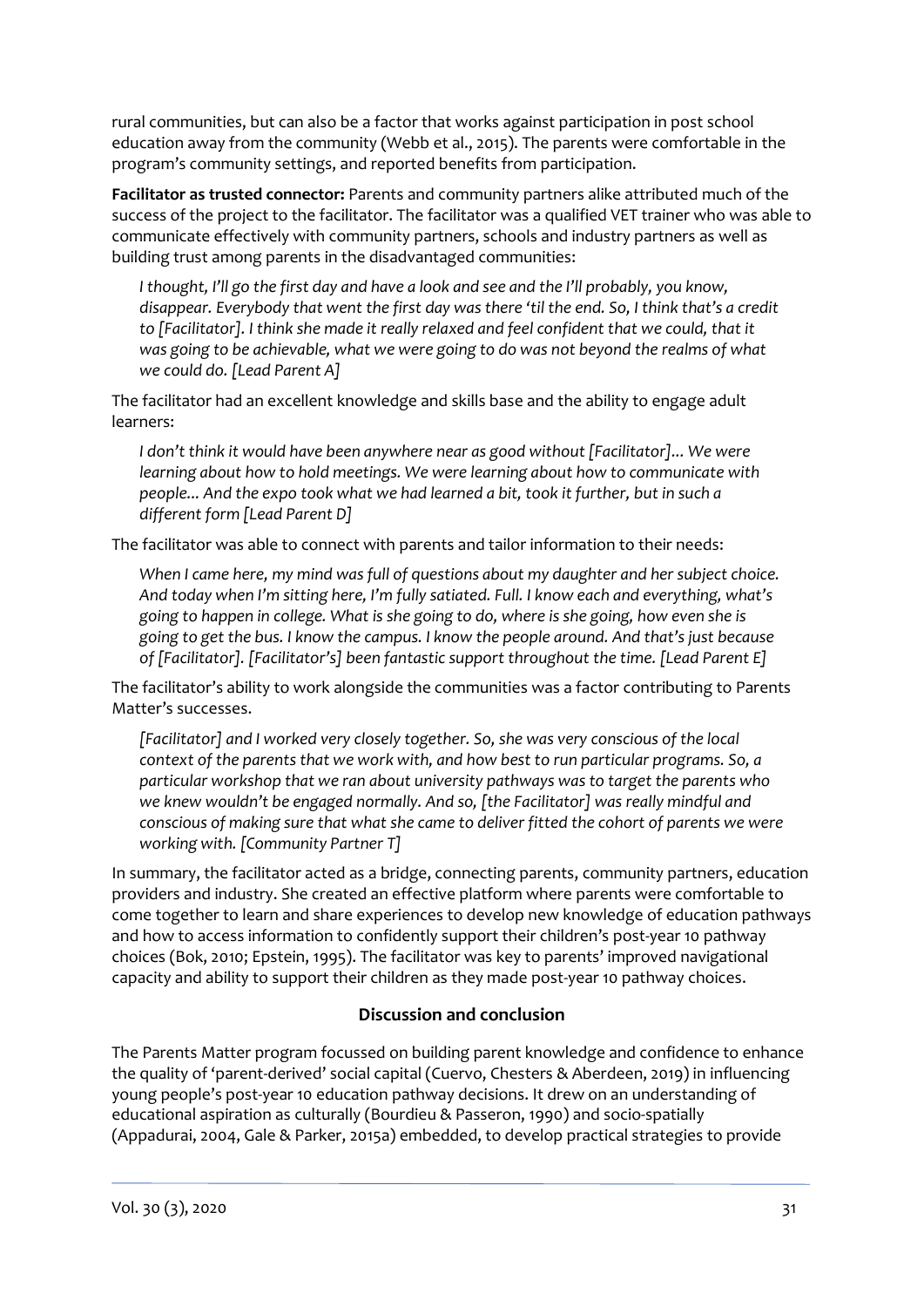parents with information and confidence to actively engage with their children as they made education and career pathways choices.

Parents Matter was effective in that it provided parents with new knowledge and access to resources and information in a safe, engaging and informative way, and which parents reported enabled them to better support their children's aspirations and educational attainment. Parents are well placed to deliver parent information programs that engage parents in their children's education and career journeys. Their status as fellow parents assists in designing events that appear accessible to other parents and deliver information in a format that responds to parent circumstances and needs. Lead parents spoke a similar language to other parents and drew on their experiences of trying to support their own children's educational pathways. Community-designed and delivered events are customised for that community. Parents and their children can access information together, which may not have been possible if they had had to travel outside of their own community to attend. This suggests that the program went some way toward aligning parent and school social and educational cultural capital (Bourdieu & Passeron, 1990; Gale & Parker, 2015a). It addressed both geo-spatial and socio-spatial factors to inform and support parents as their children developed their educational aspiration (Appadurai, 2004; Gale & Parker, 2015a; Gale & Parker, 2015b).

Given that many communities, irrespective of their socioeconomic status, report they struggle to engage parents, it is overly simplistic to suggest that parents in disadvantaged communities are merely discouraged from participating in education pathway events because of their own educational experiences and attainment. This research has highlighted that projects aiming to engage parents in disadvantaged communities around education pathways must first seek to understand the community they are operating in and walk alongside its parents to design programs. Establishing trust takes time, and often parents need to hear about others' experiences before they will participate. For projects that have finite timelines, there is a temptation to see slow uptake as a project failure. Reflections from community partners suggest otherwise. The time it takes to build trust and confidence with target parents must be taken into consideration in planning. While the first year saw only small numbers of parents undertaking the training component of the model, positive feedback delivered through word-of-mouth led to increased participation in training in the following year.

There is power in delivering programs in community settings other than the school. Neighbourhood houses, local libraries and community centres offer neutral spaces that may act to counteract the anxiety some parents have in engaging with schools (Woodrow et al., 2016). Delivering programs in the community, with schools as a partner in the process, sees schools working alongside parents, rather than being the driving force. This can take pressure off schools, which have many demands on their time. Parents can create events that are legitimised by the school and value add to existing career programs.

This research also highlights that highly successful parent information events can be delivered by small, highly committed and appropriately trained teams of parents. Even with small numbers, the parent designed events, targeted specifically to the context of their own community, reached many more parents who developed their knowledge of post-year 10 pathways and confidence to have discussions with, and support their children. Having a facilitator who can train parents to plan and deliver events and link them to industry and post-year 10 education providers as well as schools was key to the success of Parents Matter. The facilitator should not only be a trainer, but also be able to act as a kind of translator, to interpret for and connect parents, schools, other education providers and industry in a way that is mutually beneficial.

Looking forward, there is much potential to transfer not only the Parents Matter program, but also key features identified in its success, to other communities. Program resources and formats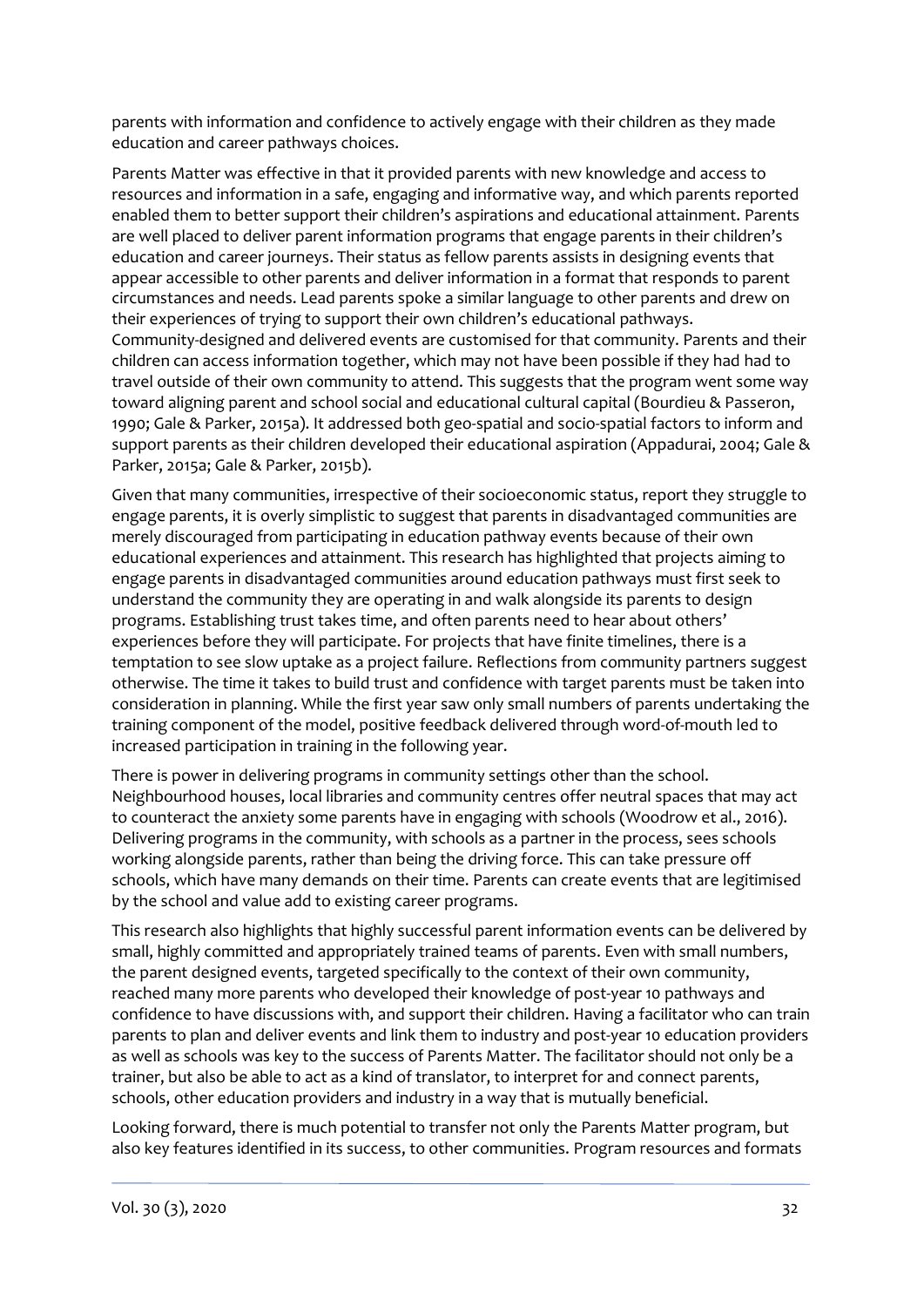should not only be up to date, but also customised for the particular demographic, education and industry profile of target communities. Practitioners, schools and communities aiming to increase parents' abilities to support their children's education aspirations, should deliver targeted programs in community settings that respond to the context and needs of that community. Facilitators should act as bridges between community, industry, schools and parents so they can better understand each other to address the gap between parental aspirations and parental knowledge by linking parents to expert knowledge and quality resources.

#### **References**

- Alloway, N., Gilbert, P., & Muspratt, S. (2004). *Factors impacting on student aspirations and expectations in regional Australia*. Canberra, ACT: Australia Department of Education, Science and Training.
- Appadurai, A. (2004). The capacity to aspire: Culture and the terms of recognition. In V. Rao & M. Walton (Eds.), *Culture and public action* (59–84). Stanford, CA: Stanford University Press.
- Australian Bureau of Statistics. (2018). Educational qualifications in Australia. Canberra: Commonwealth of Australia. Retrieved from

[https://www.abs.gov.au/ausstats/abs@.nsf/Lookup/by%20Subject/2071.0~2016~Main%20Feat](https://www.abs.gov.au/ausstats/abs@.nsf/Lookup/by%20Subject/2071.0~2016~Main%20Features~Educational%20Qualifications%20Data%20Summary%20~65) [ures~Educational%20Qualifications%20Data%20Summary%20~65](https://www.abs.gov.au/ausstats/abs@.nsf/Lookup/by%20Subject/2071.0~2016~Main%20Features~Educational%20Qualifications%20Data%20Summary%20~65)

- Blumenthal, D. S. (Ed.). (2013). *Community-based participatory health research: Issues, methods, and translation to practice* (Second edition). New York, NY: Springer Publishing Company.
- Bok, J. (2010). The capacity to aspire to higher education: 'It's like making them do a play without a script'. *Critical Studies in Education*, *51*(2), 163–178. https://doi.org/10.1080/17508481003731042
- Boon, H. (2012). Regional Queensland parents' views of science education: Some unexpected perceptions**.** *Australian Educational Researche*r, *39*(1), 17–43[. https://doi.org/10.1007/s13384-](https://doi.org/10.1007/s13384-011-0045-5) [011-0045-5](https://doi.org/10.1007/s13384-011-0045-5)
- Bourdieu, P., & Passeron, J. C. (1990). *Reproduction in education, society and culture* (Vol. 4). Thousand Oaks, CA: Sage.
- Broadbent, R., & Cacciattolo, M. (2013). The role of school community partnerships in building successful transition pathways for young people: One school's approach. *Australian Educational Researcher*, *40*(1), 109–123.
- Chiang, Y.-L., & Park, H. (2015). Do grandparents matter? A multigenerational perspective on educational attainment in Taiwan. *Social Science Research*, *51*, 163–173.
- Corbett, M., & Forsey, M. (2017). Rural youth out-migration and education: challenges to aspirations discourse in mobile modernity. Discourse, 38(3), 429–444.
- Craven, R. (2005). *Indigenous students' aspirations dreams, perceptions and realities*. Retrieved from<http://hdl.voced.edu.au/10707/82002>
- Cuervo, H., Chesters, J., & Aberdeen, L. (2019). Post-school aspirations in regional Australia: an examination of the role of cultural and social capital. *The Australian Educational Researcher*, *46*(5), 843-861.
- Department of Education (2019). *Years 11 and 12 extension schools*. Hobart: Tasmanian Government. Retrieved from [https://www.education.tas.gov.au/parents-carers/school](https://www.education.tas.gov.au/parents-carers/school-colleges/years-11-12-extension-schools/)[colleges/years-11-12-extension-schools/](https://www.education.tas.gov.au/parents-carers/school-colleges/years-11-12-extension-schools/)
- Emerson, L., Fear, J., Fox, S., & Sanders, E. (2012). *Survey of Australian parents: Parent perspectives on their children's secondary schooling context.* Canberra: Australian Research Alliance for Children & Youth for the Family-School and Community Partnerships Bureau.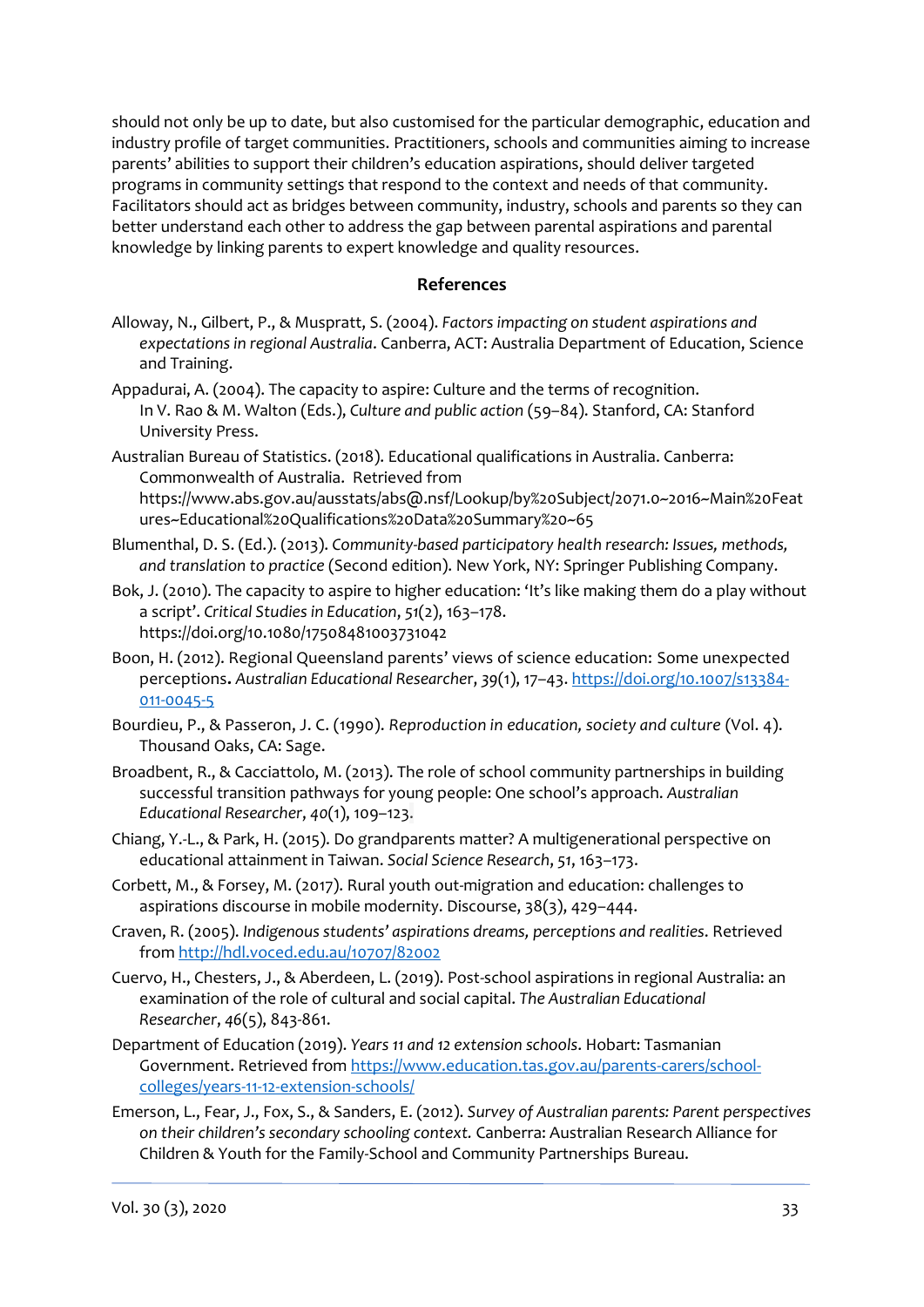- Epstein, J. (1995). School/family/community partnerships: Caring for the children we share. *The Phi Delta Kappan*, *76*(9), 701.
- Fischer, S., Barnes, R. K., & Kilpatrick, S. (2017). Equipping parents to support their children's higher education aspirations: A design and evaluation tool. *Educational Review*, *71*(2), 198– 217. <https://doi.org/10.1080/00131911.2017.1379472>
- Gale, T., & Parker, S. (2015a). Calculating student aspiration: Bourdieu, spatiality and the politics of recognition. *Cambridge Journal of Education*, 45(1), 81-96.
- Gale, T., & Parker, S. (2015b). To aspire: A systematic reflection on understanding aspirations in higher education. *Australian Educational Researcher, 42*(2), 139-153.
- Gemici, S., Bednarz, A., Karmel, T., & Lim, P. (2014). The factors affecting the educational and occupational aspirations of young Australians. Adelaide: NCVER.
- Guest, G., MacQueen, K. M., & Namey, E. E. (2012). *Applied thematic analysis. [Electronic resource]*. Los Angeles: Sage Publications, c2012.
- Hargreaves, J., & Osborne, K. (2017). *Choosing VET: aspirations, intentions and choice*. Adelaide: National Centre for Vocational Education Research (NCVER).
- Hill, N. E., & Tyson, D. F. (2009). Parental involvement in middle school: A meta-analytic assessment of the strategies that promote achievement. *Developmental Psychology*, *45*(3), 740–763.
- Hoover-Dempsey, K. V., & Sandler, H. M. (1997). Why do parents become involved in their children's education? *Review of Educational Research*, *67*(1), 3.
- James, R. (2002). Socioeconomic background and higher education participation: An analysis of school students' aspirations and expectations. Canberra: Department of Education, Science and Training.
- James, R, Bexley, E., Anderson, A., Devlin, M., Garnett, R., Marginson, S., & Maxwell, L. (2008). *Participation and equity: A review of the participation in higher education of people from low socioeconomic backgrounds and Indigenous people*. Melbourne, VIC: Centre for the Study of Higher Education.
- James, R, & Devlin, M. (2006*). Improving Indigenous outcomes and enhancing Indigenous culture and knowledge in Australian higher education*. Report of the IHEAC to the Minister for Education, Science and Training. Canberra: Department of Education, Science and Technology.
- Khattab, N. (2015). Students' aspirations, expectations and school achievement: What really matters? *British Educational Research Journal*, *41*(5), 731–748. https://doi.org/10.1002/berj.3171
- Kilpatrick, S. & Abbott-Chapman, J. (2002). Rural young people's work/study priorities and aspirations: The influence of family social capital. *Australian Educational Researcher, 29*(1), 43- 67.
- Kilpatrick, S., Katersky Barnes, R., Heath, J., Lovat, A., Kong, W-C. Flittner, N. & Avitaia, S. (2019). Disruptions and bridges in rural Australia: Higher education aspiration to expectation of participation. *Higher Education Research and Development*, *38*(3), 550-564.
- Kushalnagar, P., Williams, B. & Kushalnagar, R. (2012). Community-based participatory approach: Students as partners in educational accessible technology research. In: Miesenberger K., Karshmer A., Penaz P., Zagler W. (Eds) *Computers Helping People with Special Needs.* ICCHP 2012. Lecture Notes in Computer Science, vol 7382. Berlin, Heidelberg: Springer.
- Leavy, P. (2017). *Research design: Quantitative, qualitative, mixed methods, arts-based, and community-based participatory research approaches*. London; New York: The Guilford Press.
- Masters, G., Moyle, K., Rothman, S., Hollingsworth, H., Perrett, B., Weldon, P., … Damianidis, S. (2016). *Review of years 9 to 12 Tasmania*. Hobart: Australian Council for Educational Research.